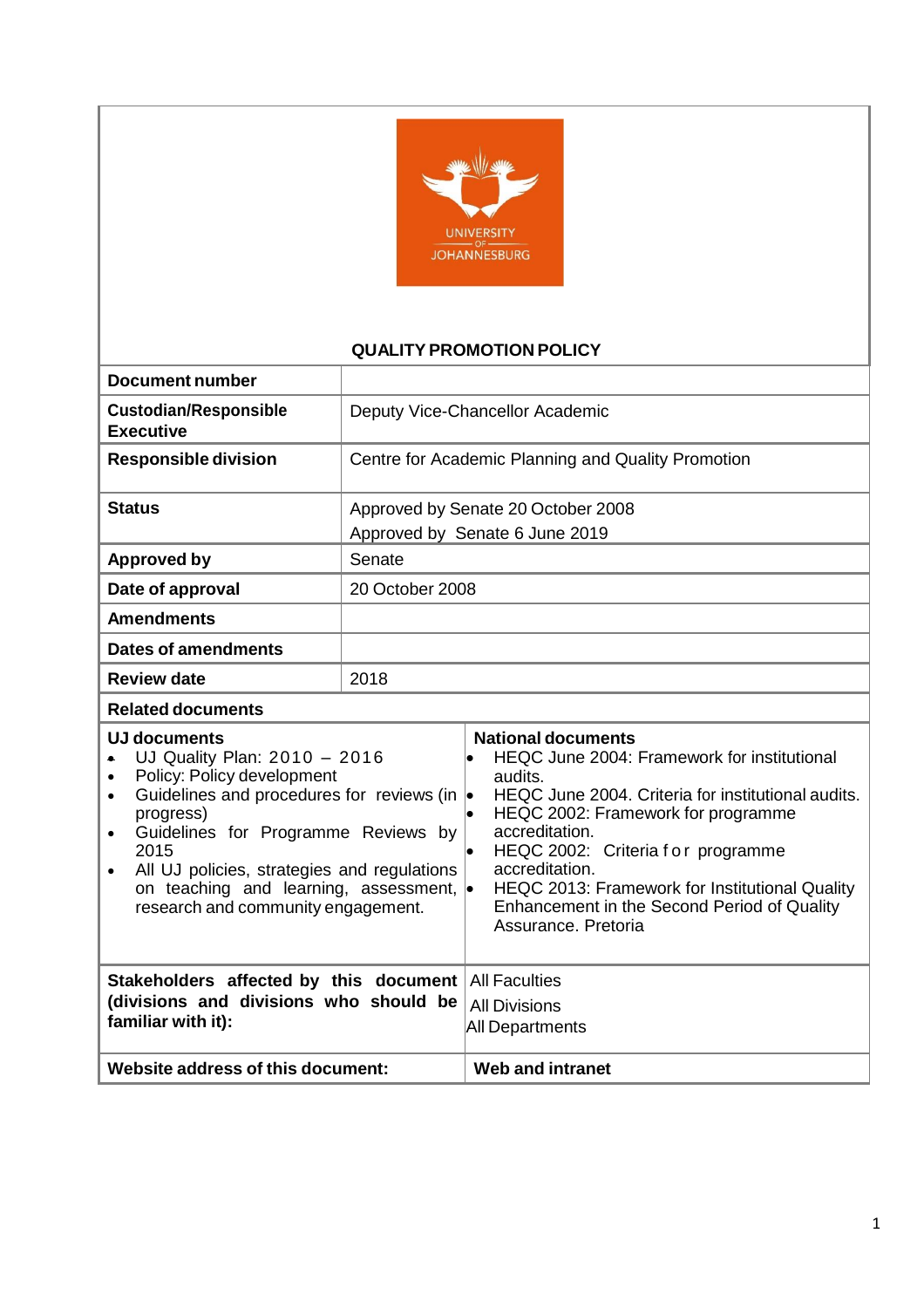# **Table of Content**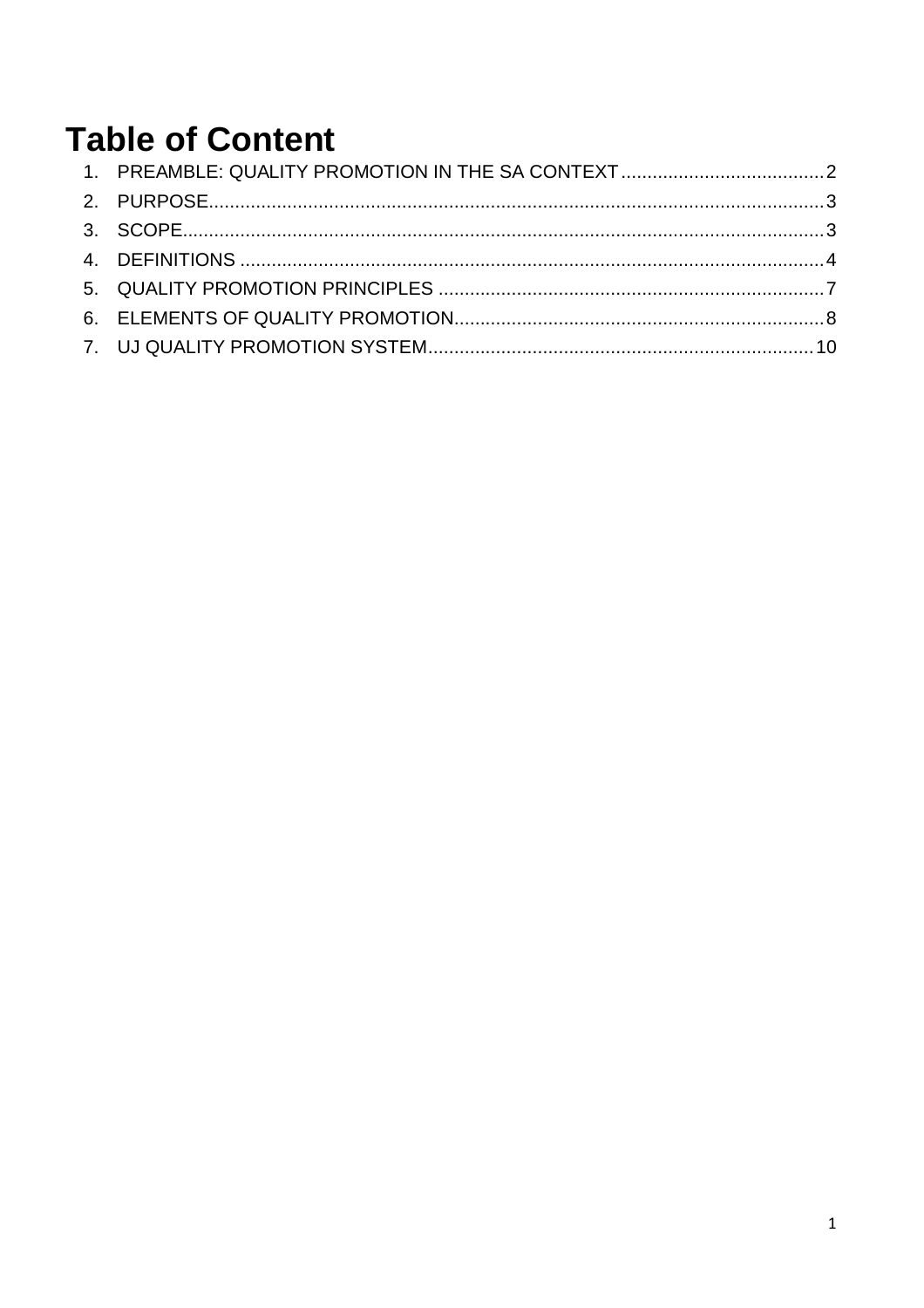# <span id="page-2-0"></span>**1. PREAMBLE: QUALITY PROMOTION IN THE SA CONTEXT**

The University of Johannesburg is internationally established and recognised as a university of choice, anchored in Africa. The University maintains and enhances the quality of its academic programmes through collaboration and mutual agreement on quality procedures, processes or systems.

The Higher Education Quality Committee (HEQC) is a permanent committee of the Council on Higher Education (CHE), established by the Higher Education Act, No. 101 of 1997. The special functions of the HEQC include:

- quality promotion in higher education;
- auditing the quality promotion mechanisms of institutions of higher education;
- accrediting programmes of higher education.

The Board of the HEQC determines policy and procedures for the quality promotion work of the HEQC and has final responsibility for approving audit and accreditation reports. It makes its judgements independently of other national agencies and seeks to complement their work regarding quality and standards. The judgments are based on evaluation reports from peer and expert review panels.

Specific quality-related and transformation-related goals facing the South African higher education sector include:

- increased access and *equity* opportunities for previously marginalised groups, especially women and black students and staff;
- greater *responsiveness* to local, regional and national needs in and through teaching and research;
- improved institutional efficiencies leading to increased *throughput*, retention and graduation rates in academic programmes;
- increasing the pool of black and women *researchers*, as well as the pool of basic and applied knowledge, to enhance understanding and social application.

Quality in the SA higher education context includes the following elements:

- Quality is defined in terms of fitness *for* purpose. This allows, enables and supports higher education institutions to implement autonomously determined visions and missions (CHE, December 2005: 111).
- Quality is defined in terms of fitness *of* purpose. This entails institutional fitness in terms of autonomously determined visions and missions that seek to align institutional purposes with national policy goals, priorities and targets for transformation.
- Quality promotion is an ongoing process in which a university strives to meet national HEQC criteria. Quality promotion and quality improvement should never be seen as completed processes or as one-time exercises.
- Quality as transformation defines quality in terms of change from one state to another and refers to individual and social transformation.
- Quality is also defined in terms of value for money from a student and community perspective (HEQC, June 2004: Framework for institutional audits).

In view of the prevailing higher education policy context, the HEQC understanding of quality encompasses *fitness for purpose*, *value for money* from a student and community perspective, and *individual and social transformation*, within an overarching *fitness-of-purpose* framework. With due allowance for mission differentiation and diversity, institutional audits assess whether institutions manage the quality of their core academic functions in a manner that: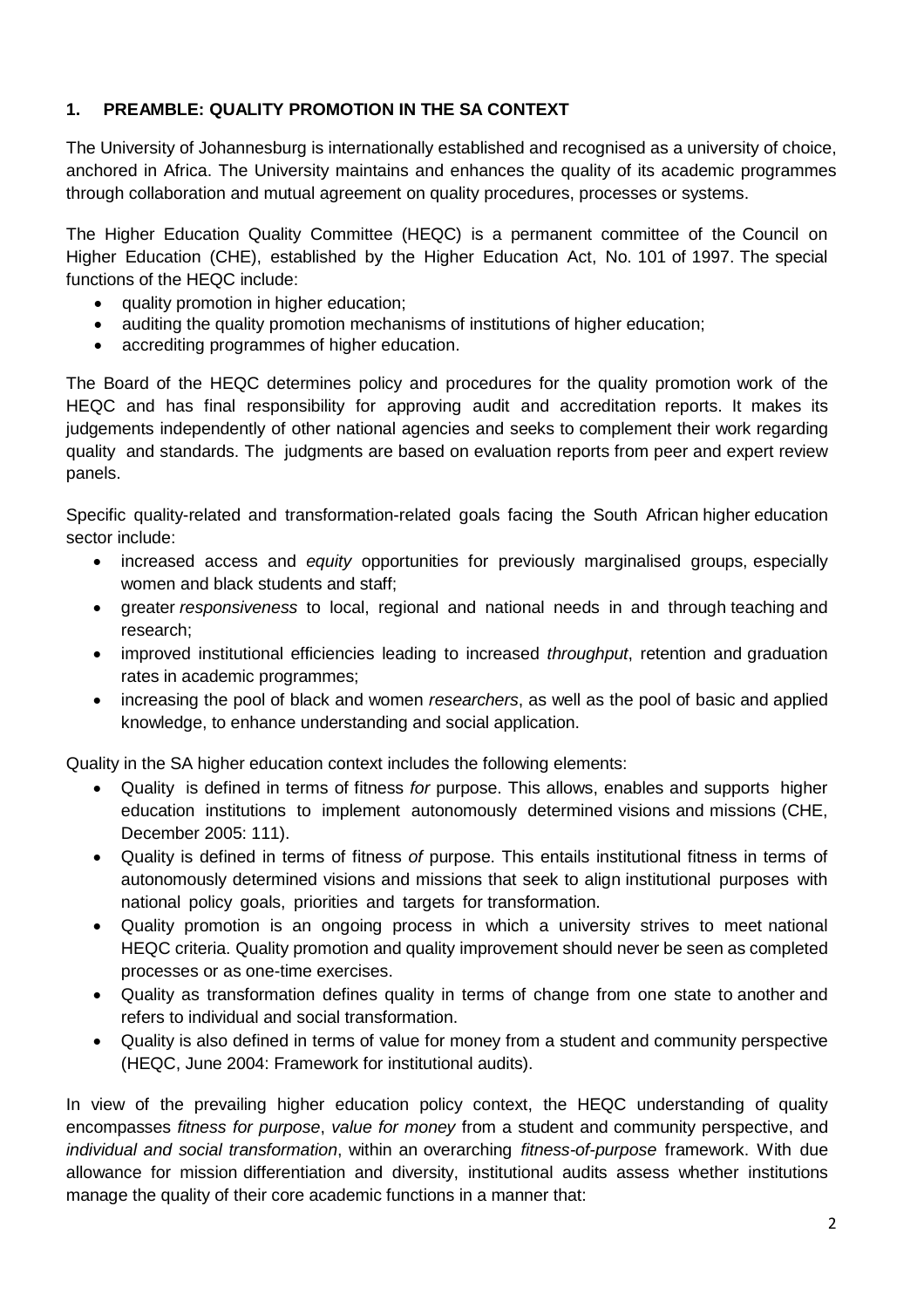- advances the institution's mission and goals (i.e. fitness for purpose);
- addresses transformational issues (i.e. fitness of purpose);
- provides value for money in relation to the full range of higher education purposes.

The implementation of these goals is underpinned by three steering mechanisms, i.e. planning, funding and quality promotion. The key premise of the quality promotion system proposed by the HEQC is that quality of provision is the main responsibility of higher education institutions. The HEQC has designed a system in which programme accreditation (including national reviews), institutional audits, quality promotion and capacity development and support interact with one another as parts of an integrated system of which the objective is to sustain the improvement of actual quality of provision.

Quality promotion and capacity development focus on building and strengthening institutional and systemic knowledge, skills and practices in quality promotion. This is to enable higher education institutions to benefit from the implementation of a national system.

# <span id="page-3-0"></span>**2. PURPOSE**

The purpose of this document is to present a *Quality Promotion Policy* that provides the *University of Johannesburg* with principles that:

- 2.1 Inform the thinking and practices of all staff and students as they consider quality enhancement and continuous improvement in their environments. A thoughtful and empowering approach to quality is necessary in an organisation with learning, research and the development of knowledge as its core concern and a condition for the development of a learning organisation;
- 2.2 Establish a coherent and integrated quality system (i.e. policies, plans and strategies, structures and management) for the core functions of the University, i.e. teaching, learning and assessment, formal and continuing education programmes, academic and other support and service functions, and research and community engagement.

To serve this purpose, this policy is aligned with the strategic objectives of the University and includes principles and elements for continuous quality enhancement. The policy is aligned with the following UJ Strategic Objectives:

- Strategic objective 1:Excellence in Teaching and Learning
- Strategic objective 2: Excellence in Research and Innovation
- Strategic objective 3: International Profile for Global Excellence and Stature
- Strategic objective 4: An enriching student-staff friendly, learning and living experience
- Strategic objective 5: National and Global Reputation Management
- Strategic objective 6: Fitness for Global Excellence and Stature
- 2.3 Furthermore, the policy describes the University quality promotion system (i.e. policies, structures and management) and provides broad guidelines for enhancing the University's core functions.

## <span id="page-3-1"></span>**3. SCOPE**

The UJ Quality Promotion Policy provides a framework within which continuous improvement of the delivery and design of academic programmes takes place. The Framework consists of a strategic document, i.e. the *Quality Promotion Policy*, and a planning document, i.e. the *UJ Quality Promotion Plan* (including faculty and division quality promotion plans), as well as a number of guidelines. The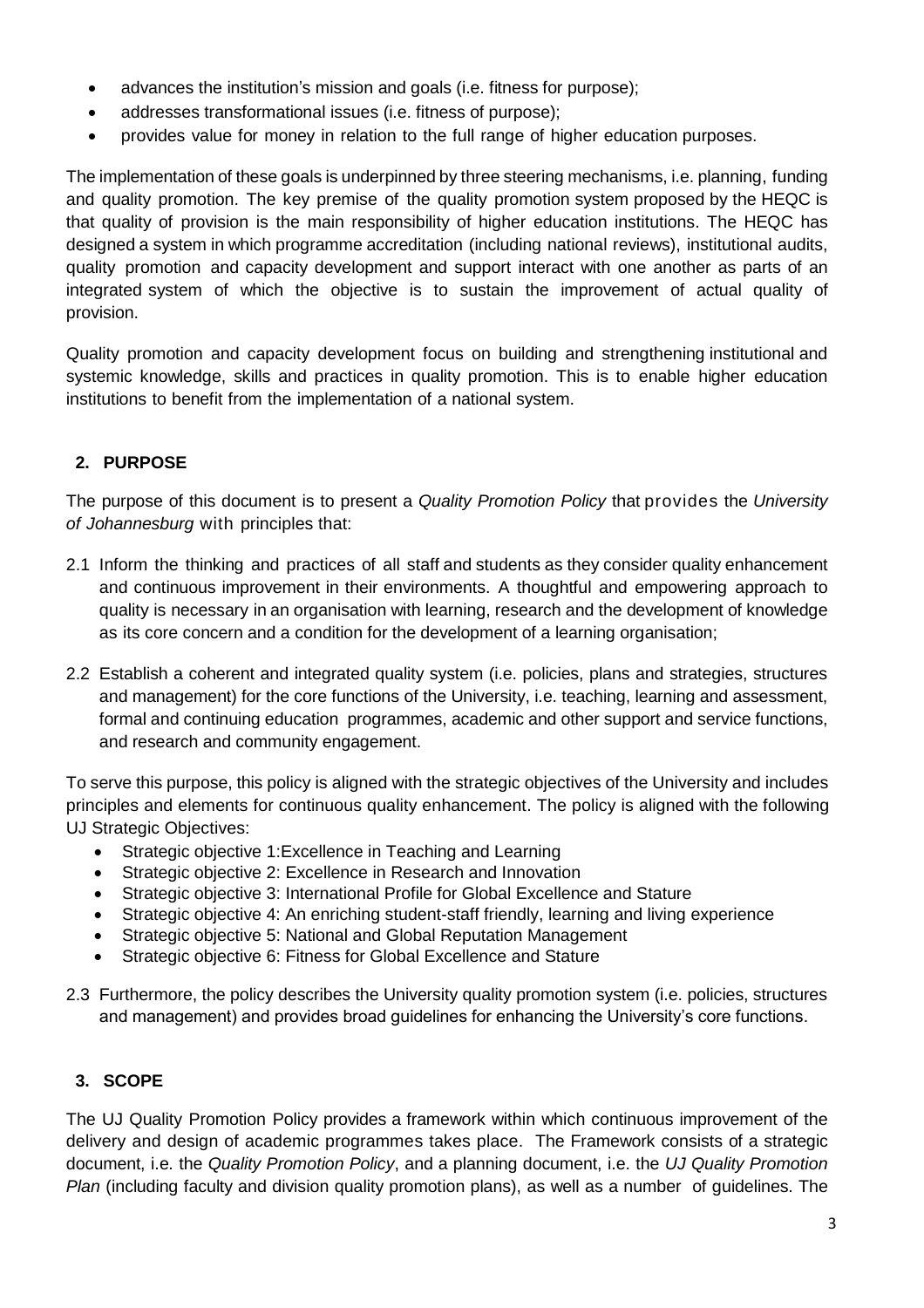list of documents below is part of the *UJ Quality Promotion Framework.* Additional guidelines may be developed as needed. These documents provide guidelines for the implementation of an integrated approach to quality promotion, management and review, namely:

- Faculty and divisional quality promotion policies;
- UJ Quality Promotion Plan;
- Faculty and division-specific quality plans;
- guidelines for quality promotion and review of teaching and learning, modules, programmes, academic divisions and faculties;
- guidelines for quality promotion and review in academic development, support and service divisions;
- guidelines for review panel members and chairs;
- current plans and practices.
- UJ quality criteria;
- review of the institutional quality system.

# <span id="page-4-0"></span>**4. DEFINITIONS**

The following key concepts are defined by taking the national quality framework into consideration, as well as the unique UJ context.

## **4.1 Accountability**

The University is accountable when:

- 4.1.1 its purpose statements, goals and objectives are aligned with various society and stakeholder needs, i.e. there is a fitness of purpose;
- 4.1.2 effective institutional planning, funding and resource allocation are done to achieve the strategic goals, i.e. there is a fitness for purpose;
- 4.1.3 an effective quality system is established to ensure the quality of the outcomes at learning, programme, research and community engagement levels.

## **4.2 Benchmarking**

Benchmarking allows universities to measure and compare themselves to good or superior practice and to work towards improving standards of practice and performance. It is continuous and systematic and involves comparing programmes, functions and institutions on an agreed set of quantitative (and on occasion qualitative) tracking measures. Internal benchmarking is set by the institution, faculty or division for itself, while external benchmarking involves comparing with programmes, etc. external to the university – both with the purpose of improving quality.

## **4.3 Evaluation**

Evaluations (e.g. self-evaluation) are conducted in keeping with the UJ's strategic goals, and may be programme, Department, Division, Faculty, or Centre reviews, according to the strategic purposes identified. The gap between the plans and goals and the achievement thereof should be:

- 4.3.1 measured in terms of each relevant criterion;
- 4.3.2 expressed by applying the relevant evaluation instrument (consult the relevant guidelines in this regard).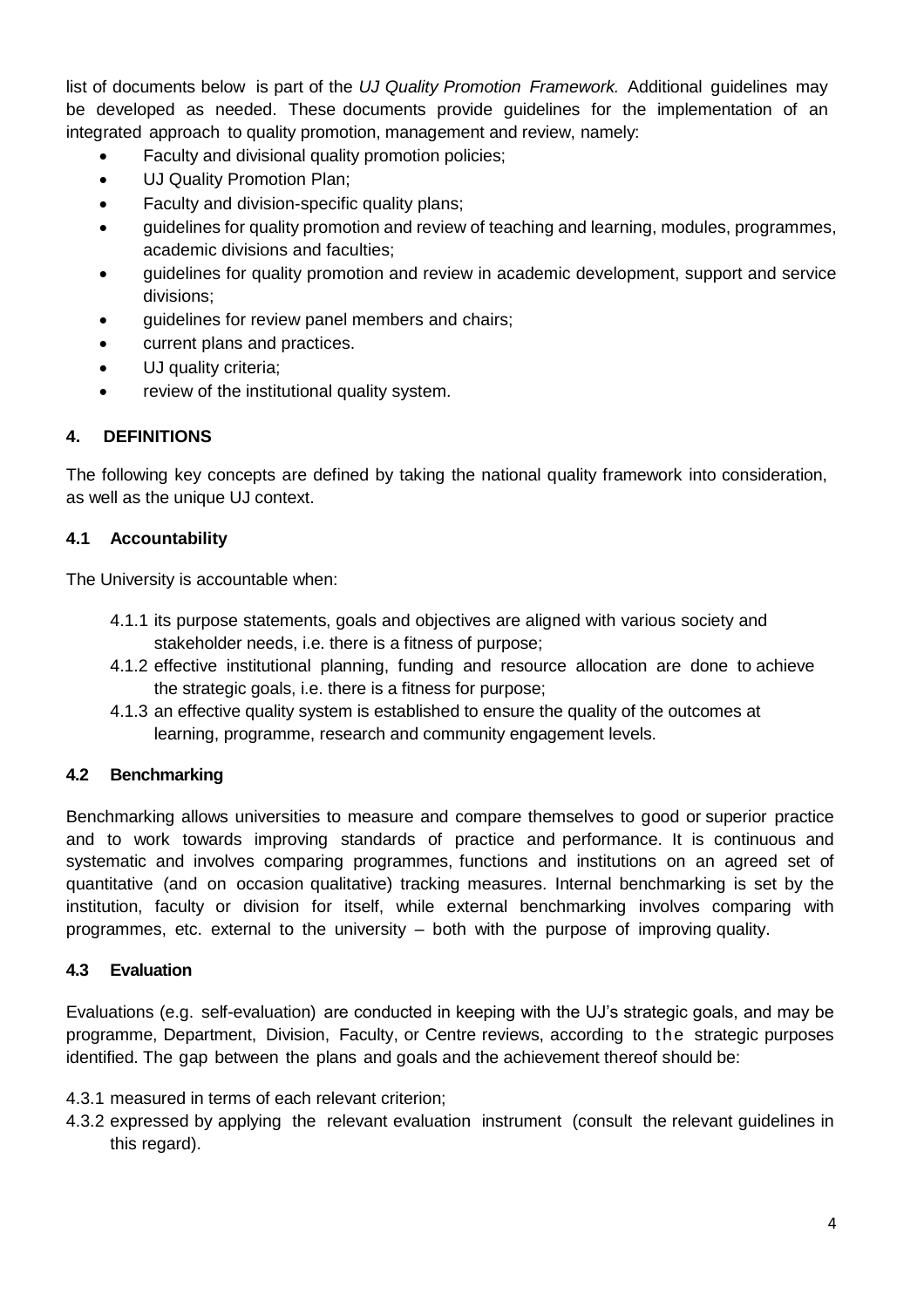## **4.4 Quality**

Quality is not seen as an objective in itself, but is aimed at the continuous and iterative identification and addressing of gaps and the enhancement of strengths to ensure a continuous and integrated cycle of planning action, monitoring, review and improvement with a view to effecting improvements.

## **4.5 Quality assurance**

This is the process that ensures that specified standards or requirements have been met.

## **4.6 Quality enhancement**

The process of taking deliberate steps at institutional level to improve the quality of teaching and learning, research and community engagement.

## **4.7 Quality improvement cycle**

Quality as a continuous process is described as a quality improvement cycle as illustrated in Figure 1:

## **Figure 1: Quality Improvement Cycle**



The quality improvement cycle consists of the following four elements:

## **(a) Purpose, goals and planning**

These are processes and structures for establishing directions, goals and strategies, i.e. formal planning at institutional, faculty, divisional and departmental levels. At group and individual levels, it reflects the planning that UJ staff members do either by project, programme, module and/or over time, and includes yearly and daily planning.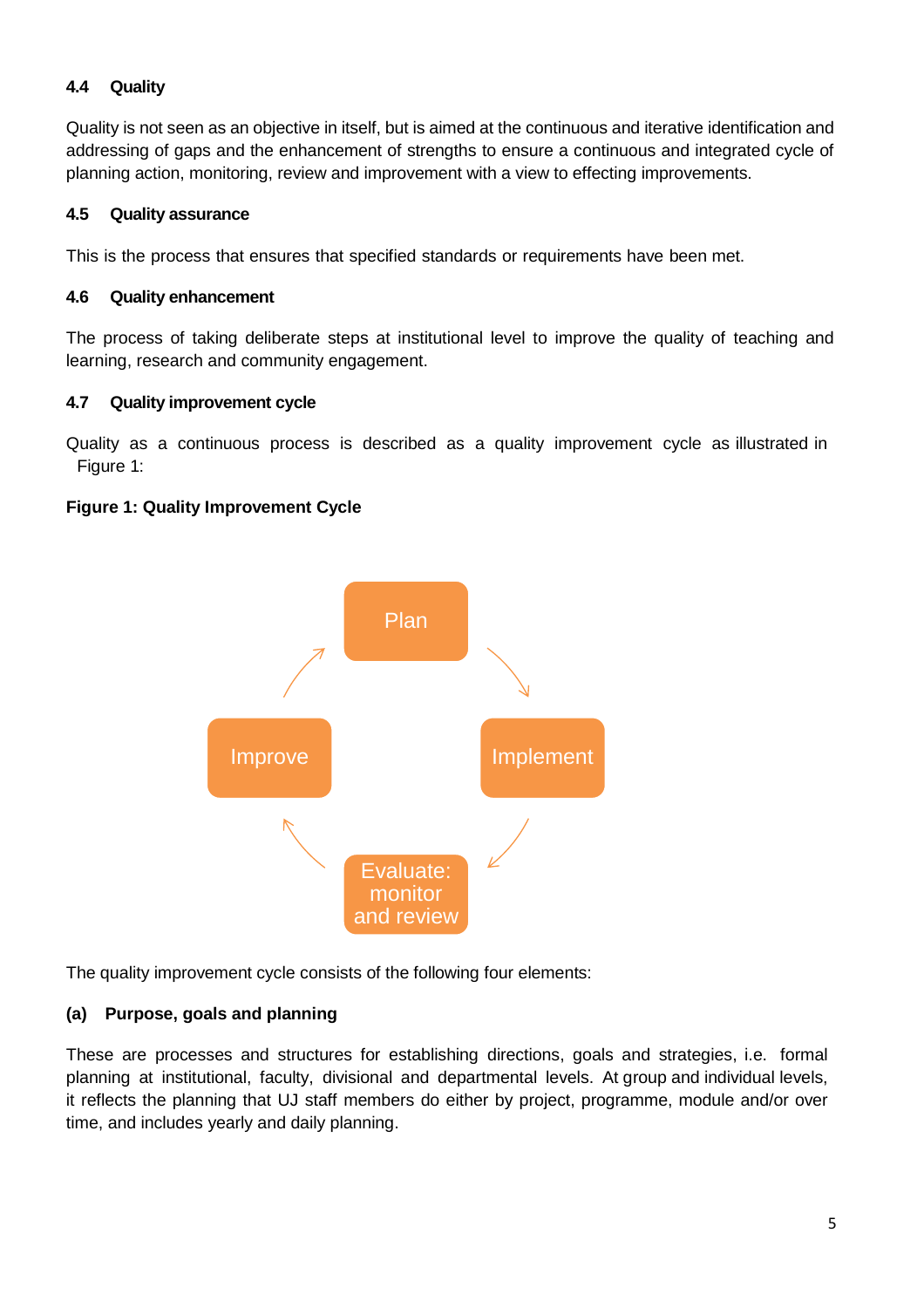#### **(b) Implementation processes**

Implementation (i.e. acting or doing) includes processes and intentional functions undertaken to achieve goals and objectives, and structures for implementing strategies to achieve the goals defined.

## **(c) Evaluation**

This refers to the outcomes of strategies implemented, and involves processes for evaluating achievement and modifying or improving goals and strategies, and includes two major aspects, namely monitoring and review. Continuous monitoring of quality is an important aspect of continuous quality improvement and an integral part of risk mitigation.

# **(d) Improvement**

Quality improvement (i.e. enhancing) refers to improvement plans that address the weaknesses while maintaining the strengths of the institution, and also progress reports to monitor progress with the improvement plans.

These are the processes by which the results of the evaluation/review are utilised in order to generate improvement. This often results in the modification of an existing plan or the development of a new plan, and thus the cycle commences once more.

To implement the quality improvement cycle, enablers are required, i.e. a network of institutional and faculty promotion structures, information and communication.

## **4.8 Quality Management**

Quality management refers to institutional arrangements for ensuring, supporting, developing, enhancing and monitoring the quality of teaching and learning, research and community engagement (CHE, 2004: Framework for Institutional Audits, p.16).

Quality Management includes all activities of HE that ensure the execution of: quality policy, quality objectives and quality responsibilities. These activities are implemented through mechanisms such as, quality planning, quality support, quality monitoring, quality assurance and quality development and enhancement (Milisiunaite, Adomaitiene and Galginaitis, 2009:5).

## **4.9 Quality Monitoring**

Quality monitoring is a short- to medium-term activity mainly for developmental or formative purposes. It usually focuses on the implementation of policies and plans and provides opportunities for the early identification of possible risk areas. It includes informal evaluation of quality at different levels and may lead to formal and systematic evaluation with the purpose of acting and/or improving.

## **4.10 Quality Promotion**

Quality promotion refers to the enhancement of an ethos of quality in the University. It is used as an umbrella concept to include a broad spectrum of quality-related matters ranging from enhancement (i.e. a developmental approach) to quality reviews (i.e. the evaluation of quality in any of the units of analysis) to quality support (i.e. sustaining exiting quality). This broad spectrum of quality-related functions should be addressed in the UJ quality system.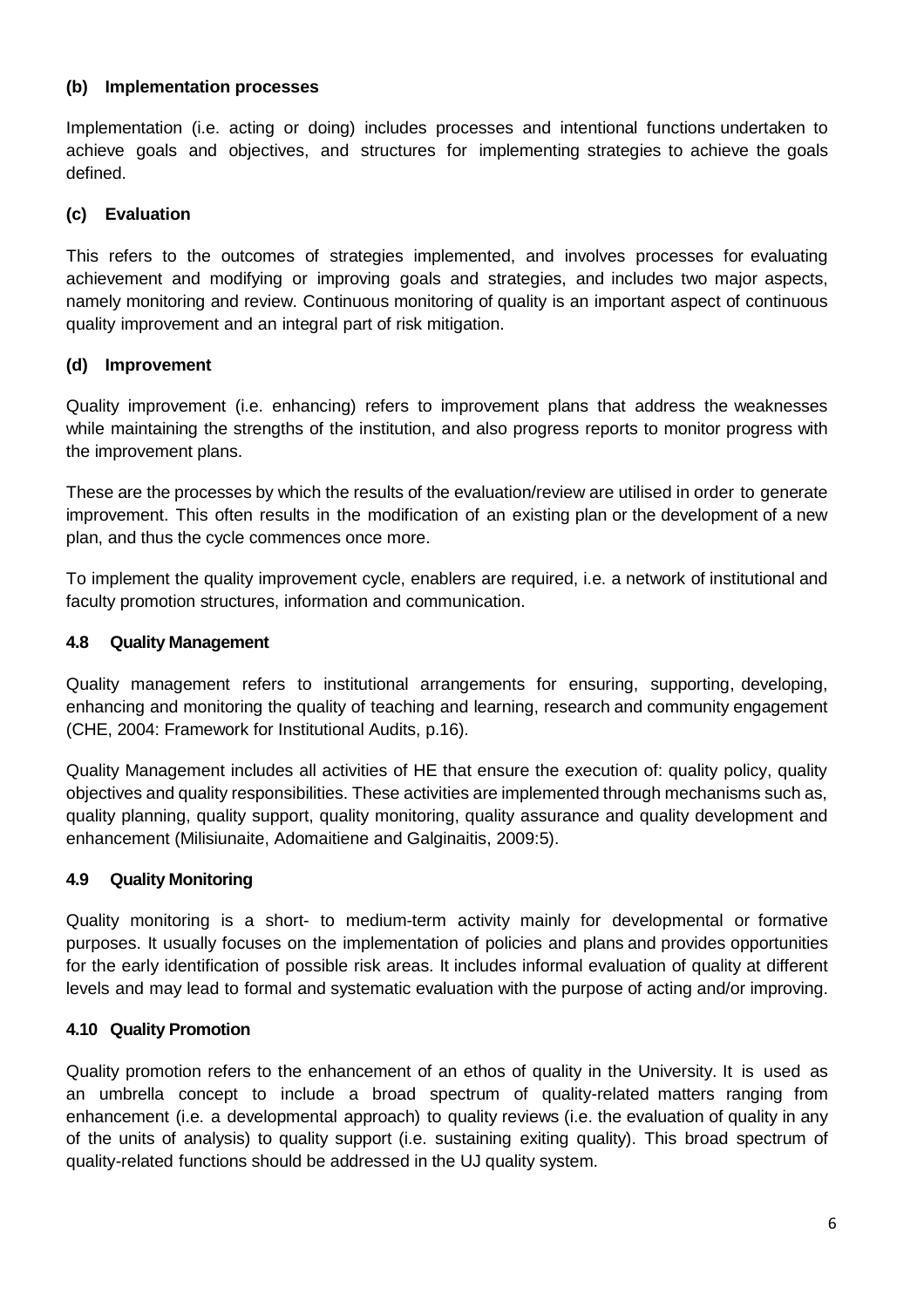#### **4.11 Quality system**

A quality system in higher education includes three interdependent elements, namely policies, structures and management that should develop together over time (Smout, 2002: *Quality Assurance in South African Universities.* Pretoria: SAUVCA, p. 18). A quality system can be seen as having two purposes: enhancement and accountability. Quality enhancement requires a process of continuous improvement at institutional level, and at the level of the academic discipline, while accountability requires external scrutiny of institutions and publishable outcomes (Newton 2007:16).

The structure of a quality promotion system ensures that feedback loops link with people in a position to effect improvements in teaching and learning. The investment of resources in a system must be mediated by its contribution to the enhancement of teaching and learning and to public accountability. The system is essentially a structured manifestation of good academic practice that builds upon and describes existing academic planning and reflective processes in the University.

# <span id="page-7-0"></span>**5. QUALITY PROMOTION PRINCIPLES**

The University commits itself to the following principles to guide continuous and integrated quality promotion across the different programmes, academic departments, faculties and support and service divisions:

## **5.1 Institutional Accountability**

The UJ is responsible and will be held accountable for setting strategic goals that address international, national and regional priorities and needs, and accepts its accountability to the broader national and regional community. The UJ Strategic Plan addresses its own fitness of purpose and provides direction in this regard. Institutional accountability also includes planning, funding and resource allocation (i.e. fitness for purpose) to achieve the strategic goals. The purpose of the UJ Quality Promotion Framework is to enable the University to be an accountable institution of higher learning. To this end, the University ensures that it has a formal quality system consisting of a network of policies, quality management structures and mechanisms that addresses the quality promotion and review of teaching, learning and assessment, programmes, research and community engagement and the support thereof. This system involves the quality improvement cycle from planning and implementation to the review of all the core functions and the support thereof. It also ensures that the results of monitoring and review are fed back in order to effect improvement at all levels of decision-making.

## **5.2 Continuous improvement of the University's functions**

Quality promotion is an ongoing process aimed at continuous improvement of the University's core functions and the support thereof through the implementation of the quality cycle at *institutional*, *group* and *individual* levels. Continuous improvement is based on the quality improvement cycle, namely planning, implementation, evaluation and improvement. This quality improvement cycle will also enhance the University's capacity for early risk identification and mitigation.

## **5.3 An integrated approach**

This approach includes horizontal and vertical integration. The following aspects are integrated:

• horizontal integration of quality promotion of the core functions – namely teaching and learning, academic programmes, research and community engagement – is regarded as interdependent units of analysis;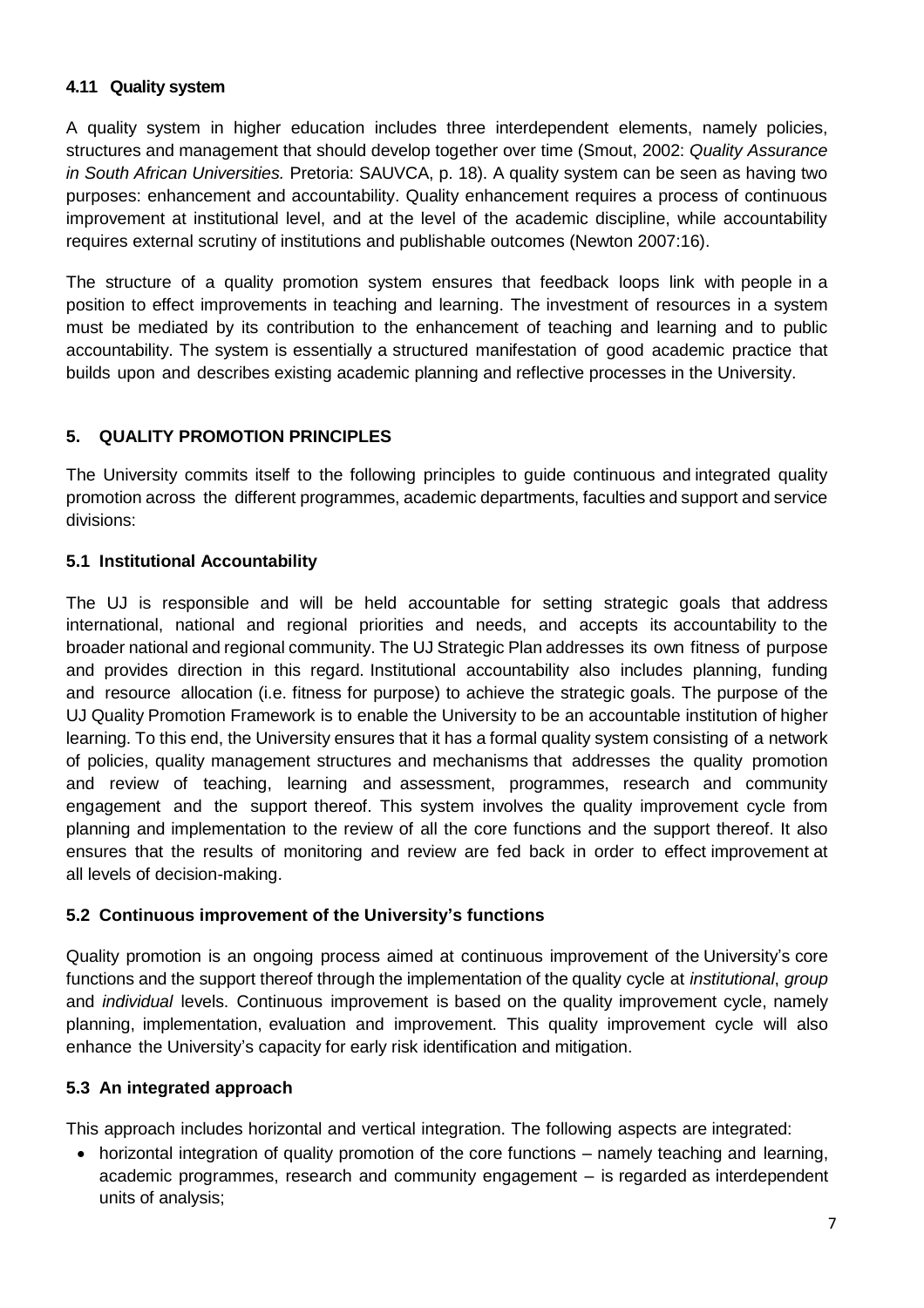vertical integration of quality promotion in management units (i.e. faculties and divisions) is not addressed as isolated units, but is regarded as a continuum of interdependent units of analysis as reflected in their reporting lines.

The integrated approach should be evident in the UJ Quality Plan and supporting faculty and divisional quality plans.

## **5.4 Quality promotion as an individual responsibility**

Responsibility for continuous improvement and delivering quality is best located with those individuals and/or groups closest to each particular University activity. Quality promotion as an integral part of all their individual tasks and responsibilities is the responsibility of all UJ staff members.

## **5.5 The alignment of quality promotion, planning and resourcing**

Quality promotion at all levels at the UJ should be aligned with the UJ Strategic Plan, the UJ Quality Promotion Policy and Plan, as well as faculty and division quality policies and plans. Planning quality promotion and financial planning (to provide the necessary resources) should be done as two complementary processes.

# <span id="page-8-0"></span>**6. ELEMENTS OF QUALITY PROMOTION**

The following elements are integral to the comprehensive and integrated quality promotion practice in the University:

## **6.1 Quality criteria**

The UJ quality criteria include the following:

- 6.1.1 nationally approved criteria, for example, relevant, national HEQC audit and programme accreditation criteria;
- 6.1.2 additional UJ, faculty and division-specific criteria that have been approved by the relevant quality structure;
- 6.1.3 additional criteria by official and nationally acknowledged professional and/or statutory bodies.

# **6.2 Evidence**

- 6.2.1 The practice of evidence-based quality promotion must be practised by individuals and groups, and at systemic levels. Quality promotion must be documented to ensure that stakeholders and others involved and affected are thoroughly informed about expectations, the practice itself, its outcomes, and its links with the improvement of practice.
- 6.2.2 Evidence that the quality improvement cycle (i.e. planning, implementation, evaluation and improvement) is applied, must be collected and kept for at least one cycle, i.e. six years.
- 6.2.3 Evidence should, as far as possible, be kept in electronic format for inclusion in an institutional document warehouse.

## **6.3 Quality improvement cycle**

- 6.3.1 Continuous quality improvement should be achieved by implementing the quality improvement cycle at institutional, group and individual levels in all the core functions.
- 6.3.2 Faculty and divisional quality plans should be aligned with the UJ Quality Plan and the faculty or divisional quality policies.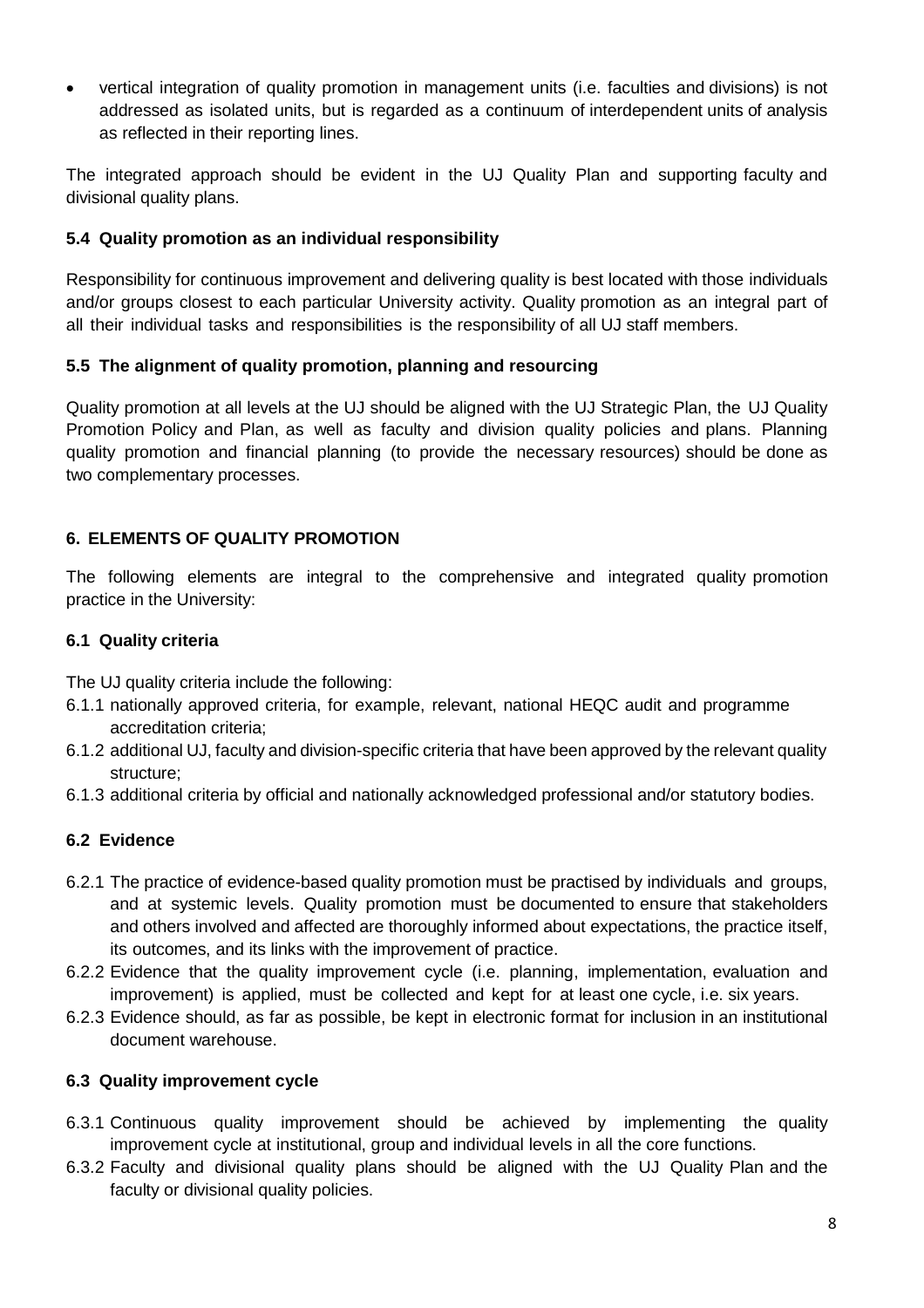- 6.3.3 Continuous and systematic monitoring of the implementation of institutional, faculty and division-specific quality policies and plans and improvement plans should be undertaken by the relevant quality structures.
- 6.3.4 Regular evaluation of the different units of analysis (modules, departments, etc.) should be addressed in the UJ Quality Promotion Plan, as well as the faculty and division-specific quality plans.
- 6.3.5 Formal evaluation reports, improvement plans and progress reports should be submitted to the relevant faculty or divisional quality and institutional quality promotion structures as indicated in the faculty or divisional quality policy and plan.

#### **6.4 Self-evaluation and peer reviews**

The following kinds of formal reviews should be undertaken:

#### 6.4.1 **Self-evaluation**

- 6.4.1.1 Systematic monitoring, as a part of self-evaluation, should be undertaken as a continuous process by individuals and groups and at institutional level.
- 6.4.1.2 Self-evaluation reports (SERs) should be submitted to the faculty or division quality promotion structures.

#### 6.4.2 **Peer reviews**

- 6.4.2.1 Peer reviews complement self-evaluation processes and are conducted by external experts with the purpose of:
	- validating the self-evaluation report;
	- reviewing the implementation of the faculty, department or division quality plan.
- 6.4.2.2 Criteria for the appointment of peer-review panel members should be developed and applied by the quality structure in the faculty or division.
- 6.4.2.3 Members of peer-review panels should be approved by the faculty or division quality structure.
- 6.4.2.4 National reviews are undertaken by either the HEQC or relevant professional and/or statutory bodies. Only formal and nationally recognised (professional) bodies may be allowed to review any aspect of the University's core functions.
- 6.4.2.5 The UJ Senate Teaching and Learning Committee (STLC) and the Unit for Quality Promotion, as well as the relevant faculty and/or division quality structures, should be informed of a pending visit.
- 6.4.2.6 Review reports and subsequent improvement plans and progress reports must be submitted to the relevant faculty and/or division quality structures.
- 6.4.2.7 An executive summary of the review reports and subsequent improvement plans and progress reports must be submitted to the STLC by faculties and the Management Executive Committee Academic (MECA) by service and support divisions.

#### 6.4.3 **Thematic reviews**

6.4.3.1 Thematic reviews are internal reviews and serve the principle of risk management because they can be used to identify future risks. The purpose is to "take a snapshot" of an existing practice to evaluate quality in a particular area or to enable a rapid response to an identified issue or set of circumstances. Thematic reviews may be undertaken as needed.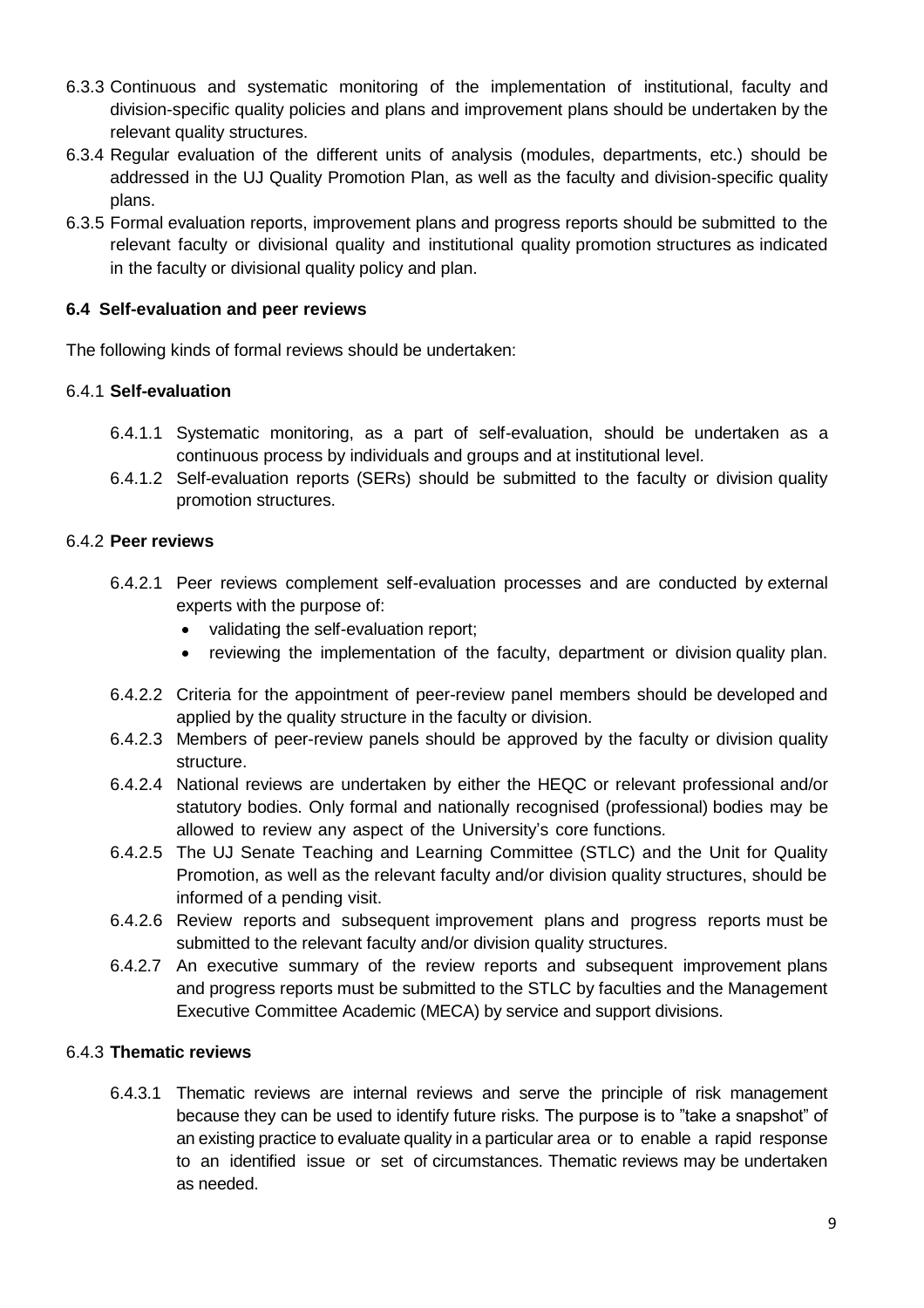6.4.3.2 The decision to commission a thematic review may be taken by a member of the Management Executive Committee, Senate or Council and in faculties and divisions by the Deans and Executive Directors.

#### 6.4.4 **Annual monitoring and reporting**

6.4.4.1 Dialogic accountability refers to a process whereby different categories of staff are involved in reporting to one another on matters of mutual importance. Frank and open exchanges between all levels of staff, as well as among academic, academic development, support and service divisions, are encouraged.

#### 6.4.5 **Faculty Reviews**

The faculty reviews are benchmarking exercises to determine the national and international stature of the individual faculties with reference to the sustained excellence of their academic programmes, research, community engagement and leadership in accordance with the UJ Strategic Thrusts.

## <span id="page-10-0"></span>7. **UJ QUALITY PROMOTION SYSTEM**

#### 7.1 **Quality policies**

- 7.1.1 A network of UJ policies, plans, frameworks and strategies that focus on the core functions provides direction with respect to high standards, quality and effectiveness. All UJ policies should adhere to the *Policy on Policy Development* that serves as an important quality mechanism.
- 7.1.2 The Quality Promotion Policy and the Quality Promotion Plan provide guidance and direction to quality promotion matters in all core functions. All faculty and divisionspecific quality promotion policies and plans should be aligned with the University policy and plan.

## 7.2 **Quality structures**

#### 7.2.1 **Institutional structures**

- 7.2.1.1 The UJ Council and the Vice-Chancellor are ultimately accountable for quality in the University. The UJ Council ensures good management and the implementation of the UJ strategic plan.
- 7.2.1.2 Senate assists Council in complying with public accountability related to the academic responsibilities of the University.
- 7.2.1.3 The Deputy Vice Chancellor: Academic reports to the Management Executive Committee (MEC) on all strategic and institutional planning and quality-related matters.
- 7.2.1.4 The different Senate committees, including the Senate Teaching and Learning Committee (STLC), are responsible for quality promotion in accordance with their charters.
- 7.2.1.5 The STLC supports Senate in the implementation of the UJ Quality Promotion Policy and Plan for the core functions in faculties and the support thereof.
- 7.2.1.6 The Executive Leadership Group, i.e. members of the MEC, Deans and Executive Directors, are responsible for quality management in their respective faculties and divisions.
- 7.2.1.7 The Centre for Academic Planning and Quality Promotion facilitates and supports the implementation of the UJ Quality Promotion/enhancement Policy and Plan.